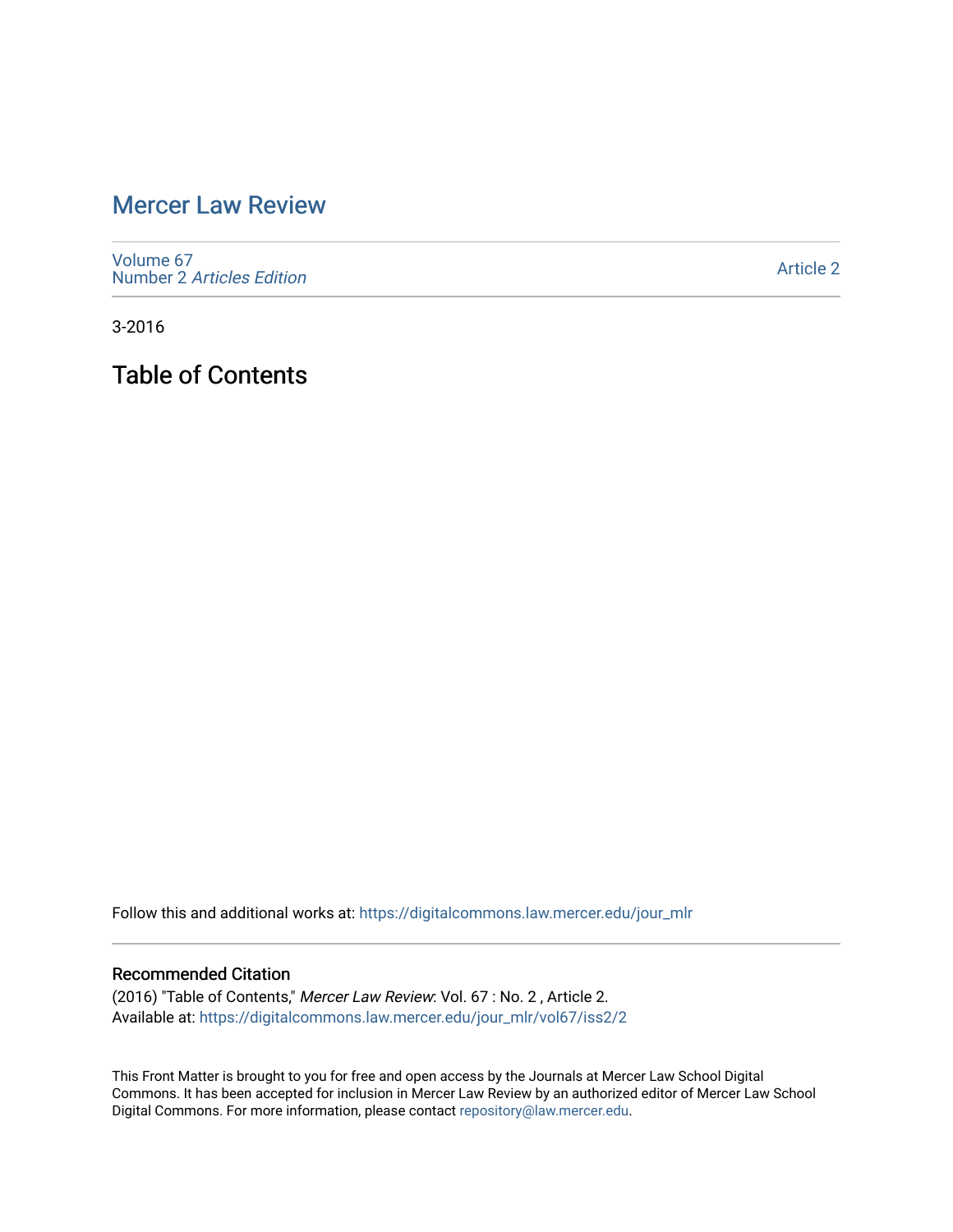## **TABLE OF CONTENTS**

### **ARTICLES EDITION**

### **Articles**

| The Odd Couple: How Justices Kennedy<br>and Scalia, Together, Advanced Gay |     |
|----------------------------------------------------------------------------|-----|
| Rights in Romer v. Evans $\ldots \ldots \ldots$ Tobin A. Sparling          | 305 |
| Practicing Practical Wisdom  Deborah J. Cantrell<br>Kenneth Sharpe         | 331 |
| Third Party Stepparent Childcare  Jeffrey A. Parness                       | 383 |

### **Comment**

| Inconsistencies in Georgia's Sex-Crime |  |
|----------------------------------------|--|
| Statutes Teach Teens that Sexting is   |  |
|                                        |  |

#### **Casenotes**

| Contraceptive Coverage Falls, No More:<br>Using RFRA to Limit the Scope of<br>Religious Challenges to the ACA's |  |
|-----------------------------------------------------------------------------------------------------------------|--|
| Contraceptive Mandate  M. Catherine Norman 435                                                                  |  |
| Timber! The SEC Falls Hard as the<br>Georgia District Court in Timbervest<br>Finds the Appointment of the SEC   |  |
| ALJs "Likely Unconstitutional"  Moses M. Tincher 459                                                            |  |
|                                                                                                                 |  |